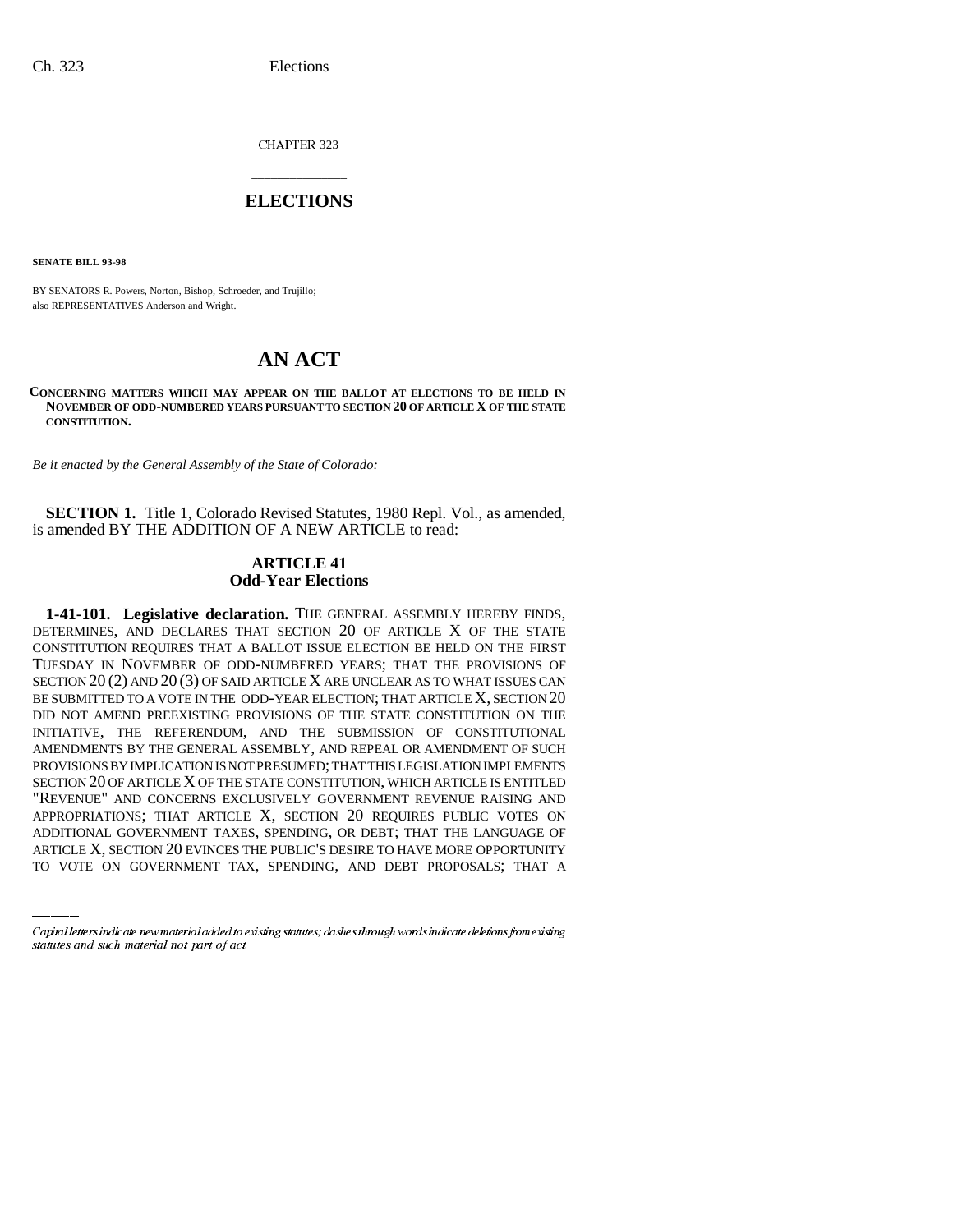### Elections Ch. 323

CONSTRUCTION OF ARTICLE X, SECTION 20 THAT LIMITS LOCAL GOVERNMENT ELECTORS' OPPORTUNITIES TO VOTE ON TAX, SPENDING, DEBT, OR OTHER PROPOSALS WOULD BE INCONSISTENT WITH THE BALLOT TITLE OF AND THE VOTERS' INTENTION IN ADOPTING SAID AMENDMENT; THAT STATE AND LOCAL ELECTION OFFICIALS NEED GUIDANCE AS TO HOW TO ADMINISTER THE NOVEMBER, 1993, ELECTION; AND THAT, IN VIEW OF THE ISSUES SET OUT IN THIS SECTION, THE GENERAL ASSEMBLY SHOULD EXERCISE ITS LEGISLATIVE POWER TO RESOLVE THE AMBIGUITIES IN ARTICLE X, SECTION 20 IN A MANNER CONSISTENT WITH ITS TERMS.

**1-41-102. State ballot issue elections in odd-numbered years.** (1) AT THE STATEWIDE ELECTION TO BE HELD ON THE FIRST TUESDAY OF NOVEMBER IN 1993, AND IN EACH ODD-NUMBERED YEAR THEREAFTER, THE FOLLOWING ISSUES SHALL APPEAR ON THE BALLOT IF THEY CONCERN STATE MATTERS ARISING UNDER SECTION 20 OF ARTICLE X OF THE STATE CONSTITUTION AND IF THEY ARE SUBMITTED IN ACCORDANCE WITH APPLICABLE LAW:

(a) AMENDMENTS TO THE STATE CONSTITUTION SUBMITTED BY THE GENERAL ASSEMBLY IN ACCORDANCE WITH ARTICLE XIX OF THE STATE CONSTITUTION;

(b) STATE LEGISLATION AND AMENDMENTS TO THE STATE CONSTITUTION INITIATED IN ACCORDANCE WITH SECTION 1 OF ARTICLE V OF THE STATE CONSTITUTION AND ARTICLE 40 OF THIS TITLE;

(c) MEASURES REFERRED TO THE PEOPLE BY THE GENERAL ASSEMBLY IN ACCORDANCE WITH SECTION 1 OF ARTICLE V OF THE STATE CONSTITUTION;

(d) MEASURES REFERRED TO THE PEOPLE PURSUANT TO PETITIONS FILED AGAINST AN ACT OR ITEM, SECTION, OR PART OF AN ACT OF THE GENERAL ASSEMBLY IN ACCORDANCE WITH SECTION 1 OF ARTICLE V OF THE STATE CONSTITUTION;

(e) QUESTIONS WHICH ARE REFERRED TO THE PEOPLE BY THE GENERAL ASSEMBLY IN ACCORDANCE WITH THE LAW PRESCRIBING PROCEDURES THEREFOR;

(f) QUESTIONS WHICH ARE INITIATED BY THE PEOPLE IN ACCORDANCE WITH THE LAW PRESCRIBING PROCEDURES THEREFOR.

(2) IF NO QUESTIONS CONCERNING STATE MATTERS ARISING UNDER SECTION 20 OF ARTICLE X OF THE STATE CONSTITUTION ARE REFERRED OR INITIATED AS PROVIDED IN SUBSECTION (1) OF THIS SECTION, NO STATEWIDE ELECTION SHALL BE HELD ON THE FIRST TUESDAY OF NOVEMBER IN 1993, OR ON THE FIRST TUESDAY IN NOVEMBER OF ANY SUBSEQUENT ODD-NUMBERED YEAR.

(3) AS USED IN THIS SECTION, A "QUESTION" MEANS A PROPOSITION WHICH IS IN THE FORM OF A QUESTION MEETING THE REQUIREMENTS OF SECTION 20 (3) (c) OF ARTICLE X OF THE STATE CONSTITUTION AND WHICH IS SUBMITTED IN ACCORDANCE WITH THE LAW PRESCRIBING PROCEDURES THEREFOR WITHOUT REFERENCE TO SPECIFIC STATE LEGISLATION OR A SPECIFIC AMENDMENT TO THE STATE CONSTITUTION.

(4) AS USED IN THIS SECTION, "STATE MATTERS ARISING UNDER SECTION 20 OF ARTICLE X OF THE STATE CONSTITUTION" INCLUDES: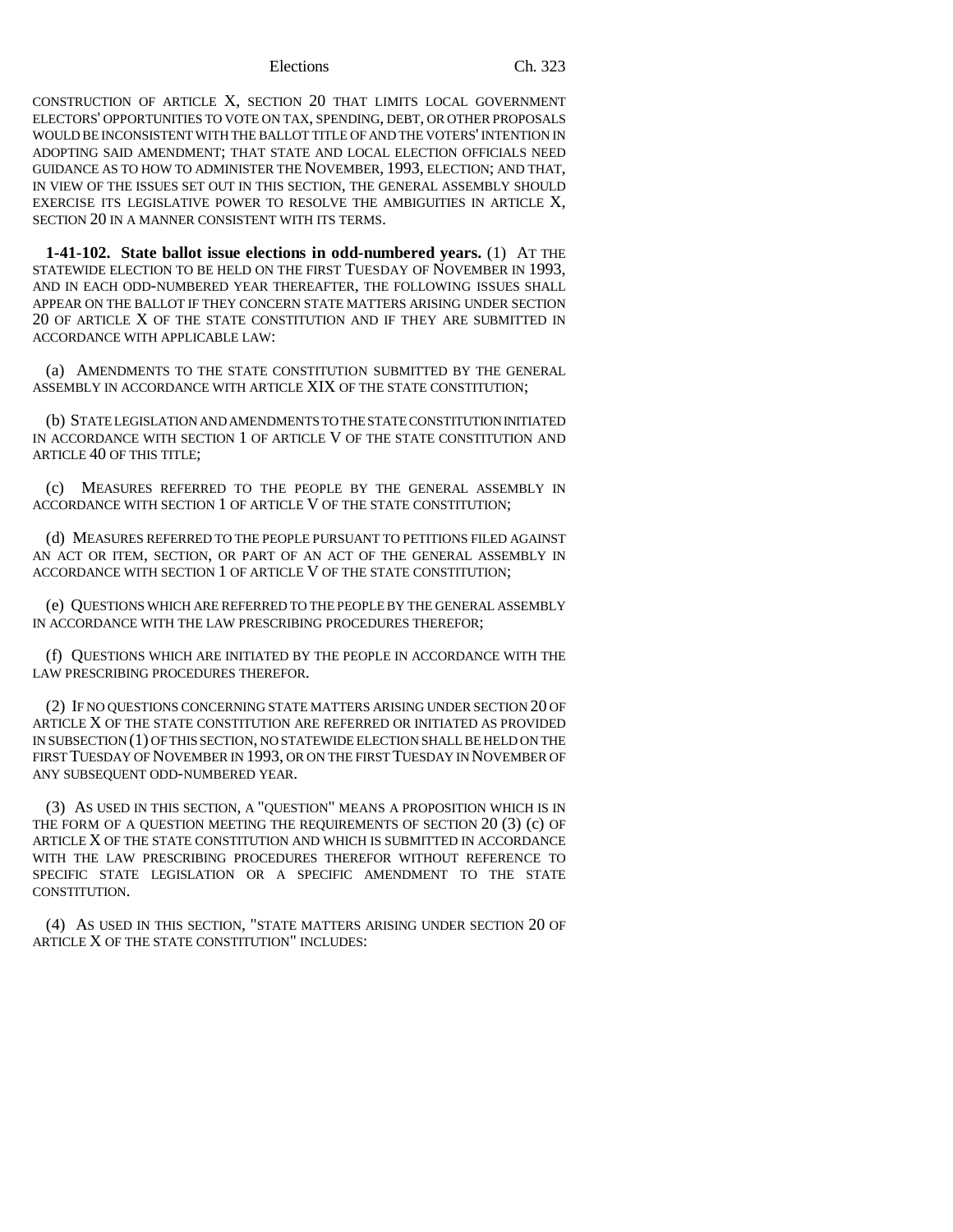## Ch. 323 Elections

(a) APPROVAL OF A NEW TAX, TAX RATE INCREASE, VALUATION FOR ASSESSMENT RATIO INCREASE FOR A PROPERTY CLASS, OR EXTENSION OF AN EXPIRING TAX, OR A TAX POLICY CHANGE DIRECTLY CAUSING A NET TAX REVENUE GAIN PURSUANT TO SECTION 20 (4) (a) OF ARTICLE X OF THE STATE CONSTITUTION;

(b) APPROVAL OF THE CREATION OF ANY MULTIPLE-FISCAL YEAR DIRECT OR INDIRECT STATE DEBT OR OTHER FINANCIAL OBLIGATION WITHOUT ADEQUATE PRESENT CASH RESERVES PLEDGED IRREVOCABLY AND HELD FOR PAYMENTS IN ALL FUTURE FISCAL YEARS PURSUANT TO SECTION  $20(4)$  (b) OF ARTICLE X OF THE STATE CONSTITUTION;

(c) APPROVAL OF EMERGENCY TAXES PURSUANT TO SECTION 20 (6) OF ARTICLE X OF THE STATE CONSTITUTION;

(d) APPROVAL OF REVENUE CHANGES PURSUANT TO SECTION 20 (7) OF ARTICLE X OF THE STATE CONSTITUTION;

(e) APPROVAL OF A DELAY IN VOTING ON BALLOT ISSUES PURSUANT TO SECTION 20 (3) (a) OF ARTICLE X OF THE STATE CONSTITUTION;

(f) APPROVAL OF THE WEAKENING OF A STATE LIMIT ON REVENUE, SPENDING, AND DEBT PURSUANT TO SECTION 20 (1) OF ARTICLE X OF THE STATE CONSTITUTION.

**1-41-103. Local ballot issue elections in odd-numbered years.** (1) AT THE LOCAL ELECTION TO BE HELD ON THE FIRST TUESDAY OF NOVEMBER IN 1993, AND IN EACH ODD-NUMBERED YEAR THEREAFTER, THE FOLLOWING ISSUES SHALL APPEAR ON THE BALLOT IF THEY CONCERN LOCAL GOVERNMENT MATTERS ARISING UNDER SECTION 20 OF ARTICLE X OF THE STATE CONSTITUTION AND IF THEY ARE SUBMITTED IN ACCORDANCE WITH APPLICABLE LAW:

(a) AMENDMENTS TO THE CHARTER OF ANY HOME RULE CITY OR HOME RULE COUNTY INITIATED BY THE VOTERS OR SUBMITTED BY THE LEGISLATIVE BODY OF THE HOME RULE CITY OR COUNTY IN ACCORDANCE WITH SAID CHARTER;

(b) ORDINANCES, RESOLUTIONS, OR FRANCHISE PROPOSED IN ACCORDANCE WITH SECTION 1 OF ARTICLE V OF THE STATE CONSTITUTION AND SECTION 1-40-116;

(c) MEASURES REFERRED TO THE PEOPLE PURSUANT TO PETITIONS FILED AGAINST AN ORDINANCE, RESOLUTION, OR FRANCHISE PASSED BY THE LEGISLATIVE BODY OF ANY LOCAL GOVERNMENT IN ACCORDANCE WITH SECTION 1 OF ARTICLE V OF THE STATE CONSTITUTION AND SECTION 1-40-115;

(d) QUESTIONS WHICH ARE REFERRED TO THE PEOPLE BY THE GOVERNING BODY OF THE LOCAL GOVERNMENT IN ACCORDANCE WITH THE LAW PRESCRIBING PROCEDURES THEREFOR;

(e) QUESTIONS WHICH ARE INITIATED BY THE PEOPLE IN ACCORDANCE WITH THE LAW PRESCRIBING PROCEDURES THEREFOR.

(2) AS USED IN THIS SECTION, "LOCAL GOVERNMENT" MEANS A COUNTY, A MUNICIPALITY AS DEFINED IN SECTION 31-1-101 (6),C.R.S., A SCHOOL DISTRICT, OR